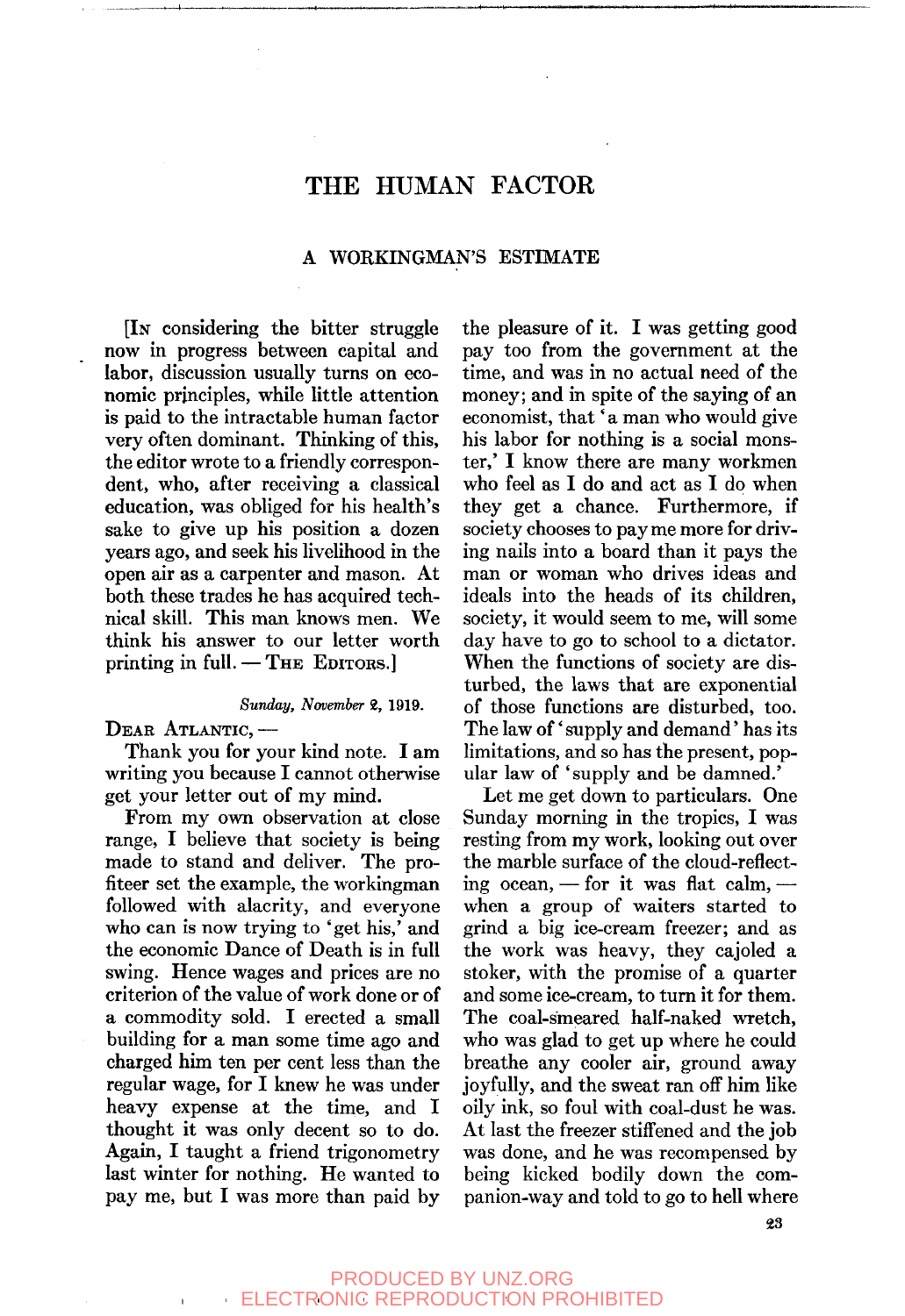he belonged. I hunted him up later and found him at his dinner, a kind of hash, which was dumped on a dirty coalbesmirched board. Those who did not own knife, fork, or spoon ate this with their hands. I gave him the quarter, and the only response was a stare and the question,' How the hell did *you* ever ship on this bloody wagon?'

From that moment I understood the profound meaning of the motto of a once great steamship line: \*To sail the seas is necessary, to live is not necessary.'<sup>1</sup>

Coming into New York harbor on another voyage, I found myself gazing at a man who had been helping wash down the decks. Bare-footed, bareheaded, a splendid specimen of physical power, he stood glaring at one of the passengers, who was quietly reading a magazine as he leaned against the rail. The lips of my fellow toiler of the sea writhed and his eyes dilated. Suddenly walking straight up to the passenger, he snatched the magazine and broke out,' I can read as well as you.' And he began running his finger up and down the page, and blurting out incoherent attempts at something which, whatever it was, did not come from those, to him, undecipherable pages. The passenger smiled contemptuously, gave him a tip, if you can call it that, and turned on his heel. I have never seen a wilder look of chagrin and despair than came over that man's face as he crumpled the magazine and slunk down the companion-way that led to the 'glory hole.'

Though I tried to find him, I never saw him again, and yet in a sense I have never lost sight either of him or his fellow sufferer, the stoker, for I see these two types again and again in strange places and strange disguises. For instance, last winter, as I was returning one evening from my work in the foun-

<sup>1</sup> 'Navigare necesse est, vivere non necesse est.' - THE EDITORS.

dry at League Island Navy Yard, a man in the crowded trolley-car suddenly tore open his very handsome silk shirt and began pulling out a portion of his undershirt, also of silk. Then he stretched the heavy ribbed material with both hands, and told us he had paid eighteen dollars for his undershirt, and as long as he lived, would never wear anything cheaper. The crowd working-men and working-women cheered. Then another man told us very abruptly that his wife was a lady and that he had bought her a dress for \$140, and that before she went without such a dress he would — here he lunged at a woman and intimated in a very vivid pantomime that he would tear the dress off some more bountifully provided woman to supply any deficiency in his wife's wardrobe. This also was highly pleasing to the crowd.

Now it would be easy to describe all this in a comic vein; but when you realize the pitiable perversion of the very human idea of providing for one's wife, it seems anything but comic. And so I thought, as I gazed on the flushed faces riant with their new wealth: 'Here at last my old friends from the stoke-hole and the forecastle have forced their way on deck, and what will become of the ship once their hands hold the helm? And not the ship only, but the officers and the passengers, and those who have consigned their wares to her hold?'

It is becoming daily, hourly, more difficult to guide such people. I could multiply similar types indefinitely; but here is another type less tractable to bit or bridle, perhaps. This man is a Neapolitan. He was standing on a ladder, cleaning a window. Quite forgetful of his task, — although he was very industrious, — he was singing in a wonderfully sweet tenor voice the wellknown 'La donna emobile,' from *Rigoletto.* Along comes an electrician, kicks

PRODUCED BY UNZ.ORG **ECTRONIC REPRODUCTION PROHIBITED**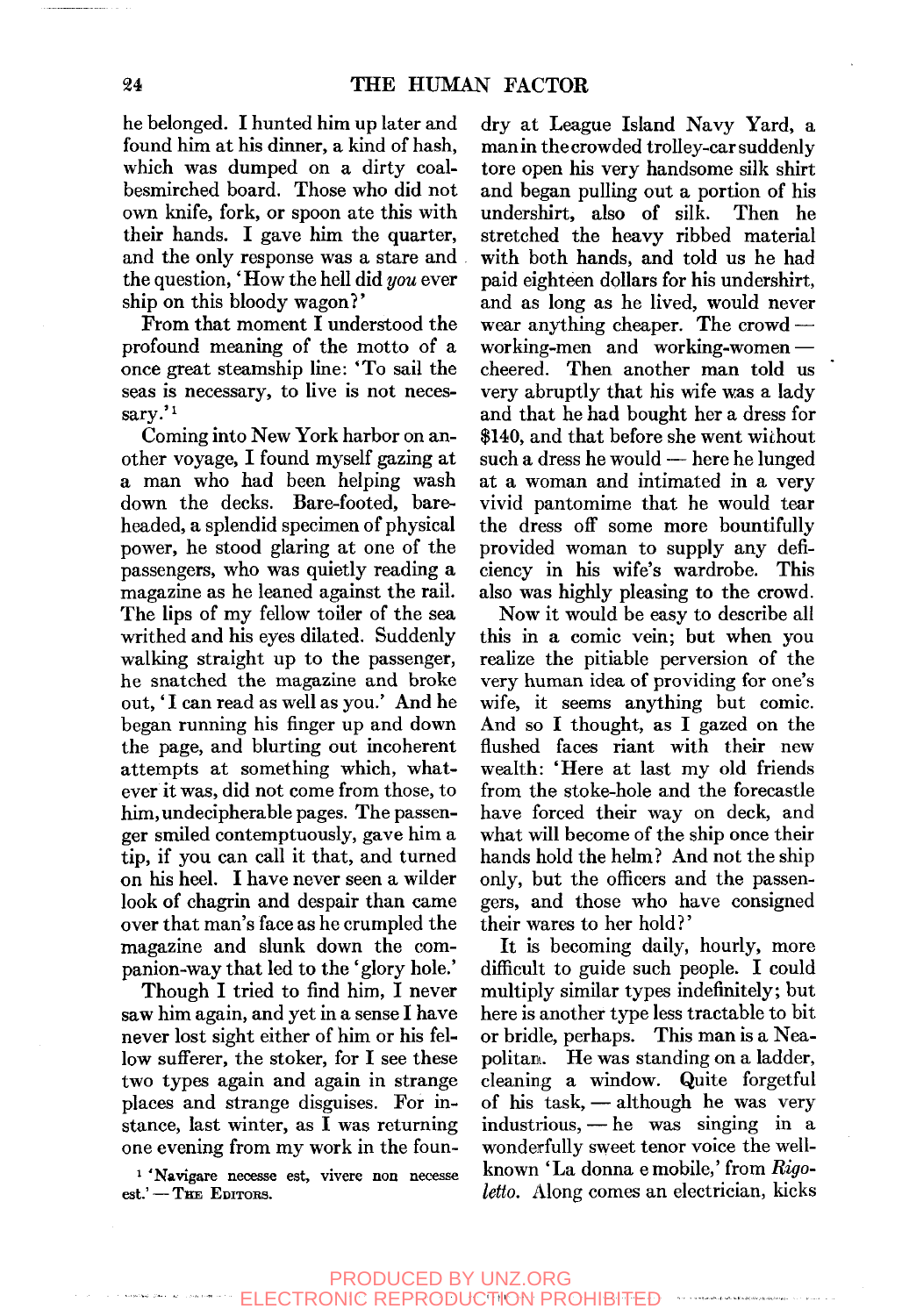the ladder from under him, calls him a fool of  $a \longrightarrow 'Wop,'$  and tells him to 'cut it out, and sing something up to date.' Several of us intervened and averted a fight, but the Neapolitan would not be pacified till he had given his assailant a piece of his mind. He spoke very good English, much better than his tormentor's, who had showered him with an unusual amount of abuse.

'You call me a fool,' he began; 'I know two languages and speak and read two, and you know only one. I know the ways of two countries and you know the ways of only one. I came across the ocean. You have never left Philadelphia. You tell me I never go to church, or to the lodge, or to vote. Well, I have been to many churches, but only once to any one. I go to the Socialist meeting, but only once. I go to the political meeting, but only once. It is always the same — always, at all the churches and all the meetings. The priest and the minister say, "Give us your money." The politician says, "Give us your vote." So does the Socialist. So does the anarchist. They give you heaven in the next world, hell here, nothing else. When the king or any big man has a dinner, I and my brothers are not there. They forget me and my brothers. We are fighting for them, working for them, dying for them, but they have forgotten us. All these people take from me, they don't give to me. You don't see it. I see it. You are the fool, not me. At my house we pass around a cup at supper. I put in ten cents every day. That is the col-In ten cents every day. That is the corbection in my church. That is for the children roll on the grass and so do we.  $W_{\text{c}}$  and for a good time. That is my we vote for a good time. That is my political meeting. In the evening my little girl and my wife and myself all sing, sometimes together, sometimes to each other. That is my church.<br>My church is my home. There are no

electricians there and we are all happy.'

By accident I found out how to manage a man like this. One lunch-hour I wrote out a few lines of Dante that I happened to remember: 'Per me si va nella citta dolente,' down to 'voi che entrate, $i^1$  and showed them to him. He read them over very gravely, very slowly. Then his face lighted up. 'That is fine, fine. You write that, Charley? You are my friend!' And he shook hands with me eagerly.

I explained at last that he was doing me too much honor, that they were written by a countryman of his own.

'You are my friend just the same,' he insisted, 'my very good friend. *I would do a lot for you.'* 

Well, the sad part of all this is that nearly all these men have lost faith in the integrity of the 'upper classes.' ' Give me where I may stand, and I will move the earth.' But where is this standing-room to be found to-day? The rising tides of violence and lawlessness are lapping it incessantly. If the average man believes our courts are crooked, he will resort to any means to obtain his own ends rather than trust to that in which he has no faith. There can be no permanent progress till that faith is restored and fortified; and if it is not restored, another jurist may have to pronounce the mournful verdict: 'Why go into details about politics? The whole country is going to rack and ruin.'<sup>2</sup>

Is there not something radically wrong in our educational ideals? We teach men and women trades, we teach them professions; these are all most essential, but they put men into competition with one another, into sharp contrast with one another; for, let de-

<sup>2</sup> ' De re publica quid ego tibi subtiliter ? tota periit.' — CICERO, *Letters to Atticus,* n, 21, 1.

<sup>&</sup>lt;sup>1</sup> The inscription above the door of Hell: ' Through me you go into the sorrowful city. . . . Ye who enter.'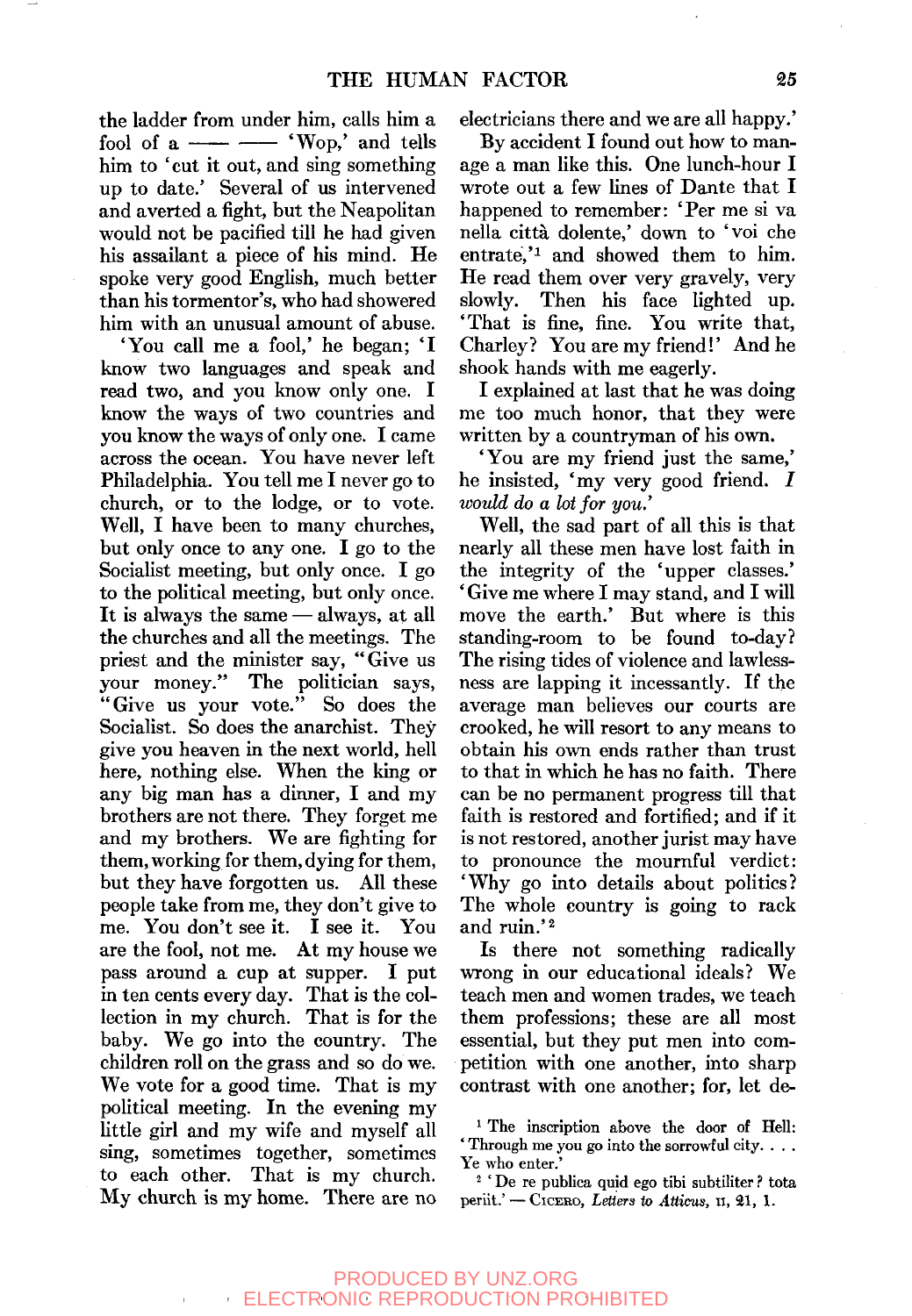mocracy disguise it as it will, there is a different dignity to different professions and trades, and one calling (no less than one star) differeth from another calling in glory. These are in a sense centrifugal social forces, and we need opposing 'humanities,' which, though they lead to no specific calling perhaps, nevertheless supplied the forces that united all men in love of justice and truth, in respect for law, in the practice of toleration and mercy and charity, which softened the edge of power, gave a grace to weakness, and allotted a place and a portion to poverty and limited capacity. Once more society, upheaved by war, seems to be undergoing a new differentiation, and the real question of the day is: Suppose we do not like our new social differential coefficient when we get it, what are we going to do about it? How are we going to reverse the process? How are we going to perform the integration? For 'integrating is a process of *finding our way back,* as compared with differentiating.'

I do not believe it is possible to anticipate a solution, but I have faith and that after I have worked a number of years in the camp of capitalist and laborer, respectively — that the conditions for a successful solution are very simple, although history teaches that progress generally comes by a rougher road. There is, first of all, a very pressing need for more honesty, charity, and reverence in the world to-day than ever before. Old values, now discarded, will have to be resumed. Sentiment must take the place of sentimentality. There can be no social life worth the name without mutual trust, and no mutual trust without mutual honesty. There can be no abiding charity, if life is only a game of putting it over on the other man and getting by. If every shopkeeper, every landlord, every corporation, every union, is to emulate Jack Sheppard indefinitely, there will be a very definite end in due season.

In reality, all labor, whether of head or hand, is simply a service, and it is a dishonest service if you exact more than you give, whether in service returned or money paid; for 'money is only a documentary claim on the labor of others.' After our essential wants are provided for, there is no greater satisfaction in life than reverence, and there is no human faculty that has a wider field in the world around us, in the heaven above us, and in the hearts and arts of our fellow men and women. Teach all men to serve rightly real art, real literature, real science, real labor, and share all these with them, and you need not fear they will tear your tapestries, loot your libraries, or fling sand into the wheels of your machinery, industrial or social, much less, crush human life. Society must stop sending her children to the anarchist for instruction; she must teach them herself. Men have been taught to hate, to kill, to destroy. It is time they were taught to love, to cherish, to construct. Destruction is a closed curve, and only leads back to the ruin it has wrought. Construction is an infinite spiral that attains heaven at last and vanishes among the stars.

Many men (and women), who are trustees of the higher values in life, are already acting in this faith. They may be bankers, they may be judges, they may be editors, they may be scholars, they may be mechanics — their faith has not been formulated, its articles have not been codified; and so it is ever pliable and advances with the times; but it binds together in moral harmony the two opposite poles of human life, the individual and the state. Each of these exists for and presupposes the other. They are like the reverse and obverse of the same coin, and when both are sound, the coin rings true